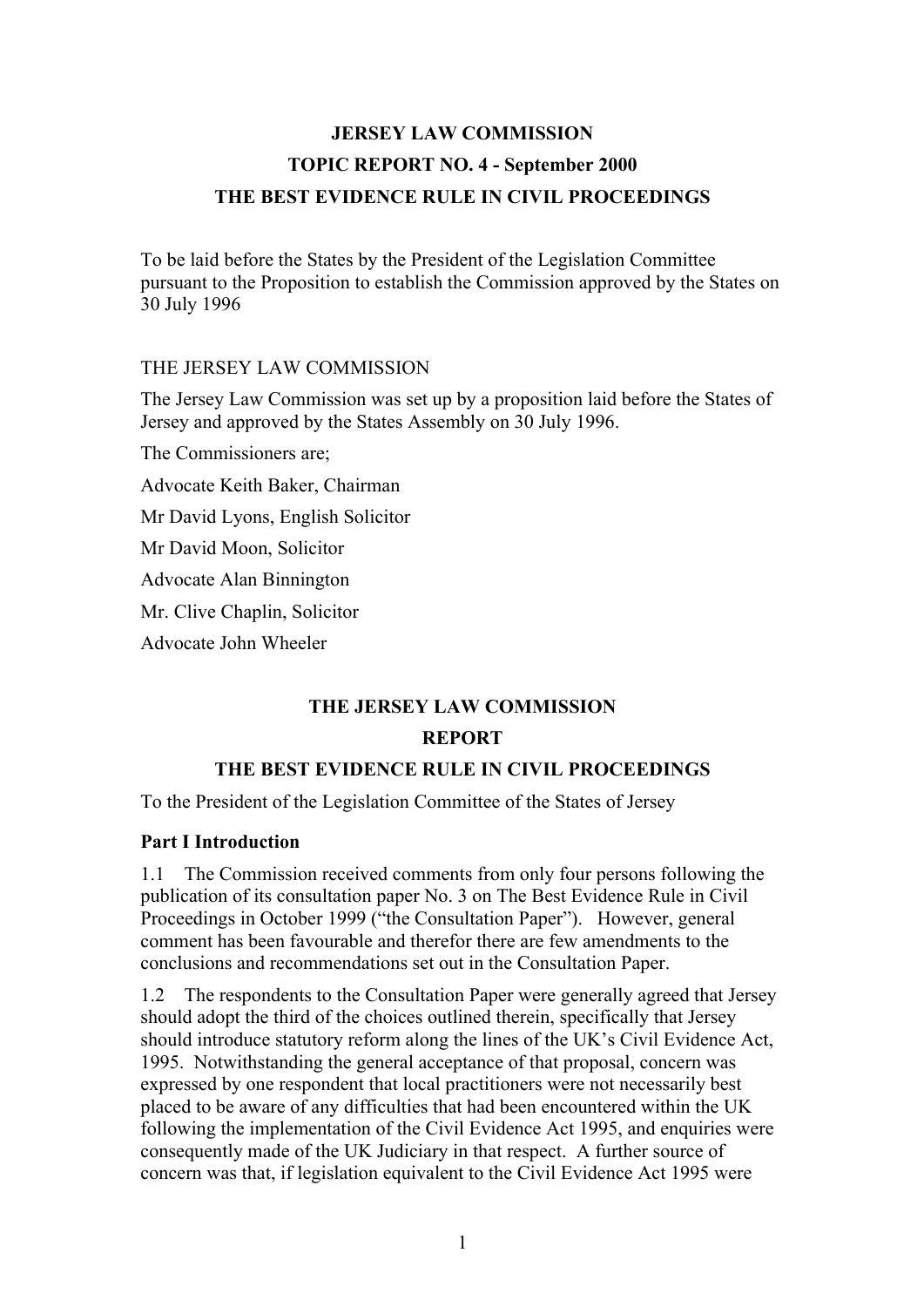adopted by Jersey, the Court would have no ability to exclude hearsay evidence, even if satisfied that it would be of no assistance whatsoever to the matters in issue, thereby wasting Court time to the prejudice of other cases.

## **Part II The Commission's Proposals**

2.1 Within the Consultation Paper the Jersey Law Commission expressed the provisional opinion that the hearsay rule in civil proceedings should be abolished by enacting legislation along the lines of the UK Civil Evidence Act, 1995.

2.2 The responses received to the Consultation Paper have been in favour of adopting that proposal, subject to advice from the UK Judiciary concerning their experience of any difficulties with the practical working of the English legislation, and certain reservations concerning the need to provide the Court with the means to exercise its discretion to prevent irrelevant evidence being adduced, in the interests of saving Court time.

2.3 To ascertain whether any practical problems had become of concern to the U.K. courts since the implementation of the Civil Evidence Act 1995, the Jersey Law Commission wrote to the Honourable Sir Robin Jacob one of Her Majesty's High Court Judges. In his response the Honourable Sir Robin Jacob confirmed that having consulted certain of his fellow Judges on an informal basis no particular problems had been encountered since the implementation of the Civil Evidence Act, 1995.

2.4 With regard to the second of the points raised by the respondents, the Law Commission appreciates that circumstances may arise where discretion to exclude hearsay evidence upon which it would place no weight may usefully be exercised by the Court, and indeed, that discretion may be seen as a logical extension of the provisions contained within Section 4 of the Civil Evidence Act 1995, which provides guidance to the Court "In estimating the weight (if any ) to be given to hearsay evidence in civil proceedings...".

2.5 However, in view of the response received from The Honourable Sir Robin Jacob, that potential problem would not appear to have presented difficulties to the U.K. courts and the Law Commission would not expect that the situation within Jersey would be significantly different.

2.6 Furthermore, as stated within the Consultation Paper, since the Royal Court has tended to look to English common law decisions on the question of evidence, and hearsay in particular, the Law Commission takes the view that the advantages of mirroring the English legislation as closely as possible outweigh those to be gained by diverging from that legislation by conferring the power to exclude evidence upon the Court. The advantages of adopting the Civil Evidence Act, 1995, were set out in the Consultation Paper and can be summarised as follows:-

(1) the convenience for evidence collection from England

(2) assistance that may be gained from professionals there;

(3) the ability to consider judicial decisions based upon similar statutory wording;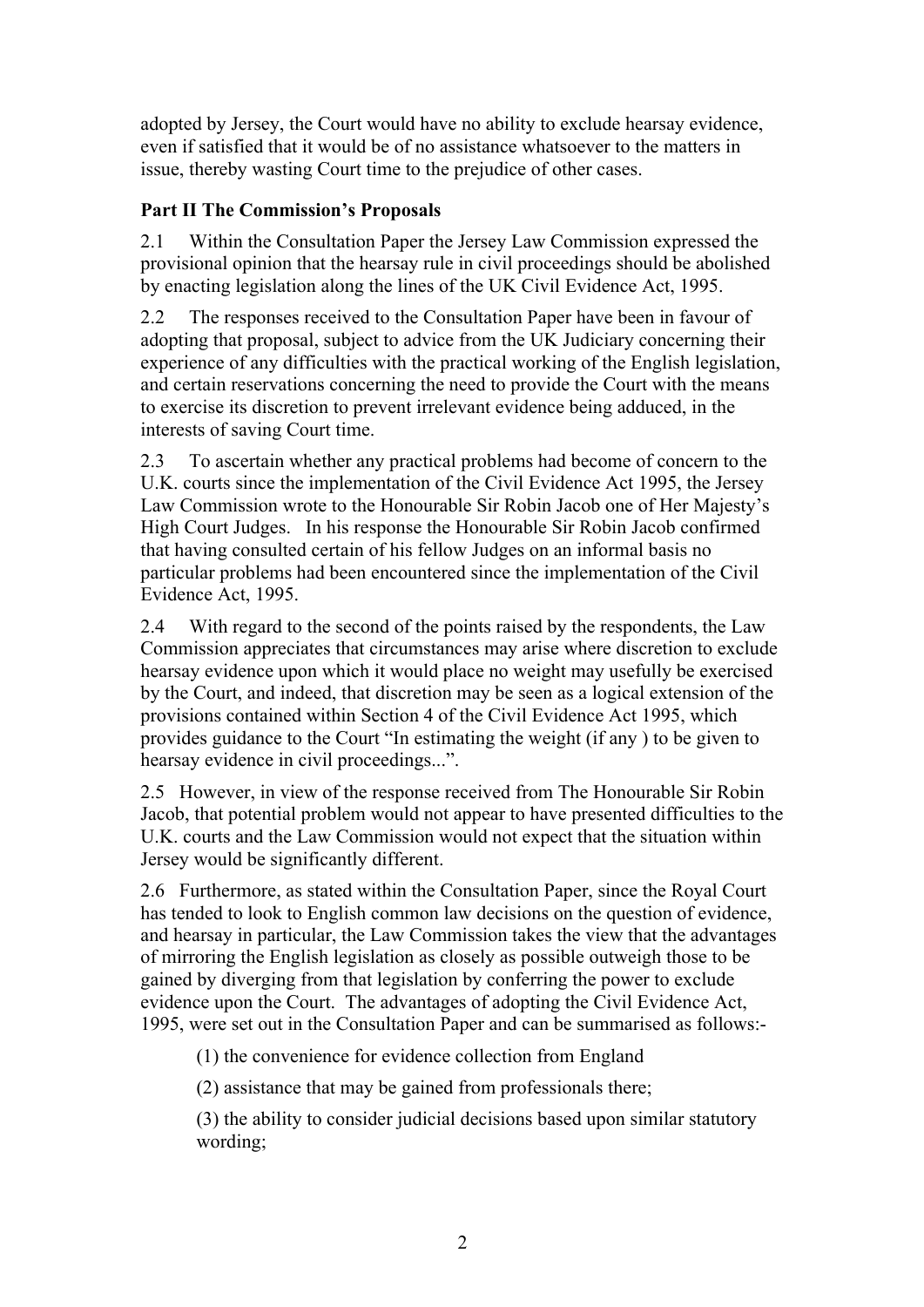(4) to facilitate a similar outcome to a case whether or not it has cross border aspects;

(5) speed of drafting and therefore implementation of a new law.

2.7 The Law Commission is consequently of the view that, as far as possible Jersey should adopt legislation equivalent to the Civil Evidence Act 1995.

2.8 The respondents to the Consultation paper were in agreement concerning the question of the abolition of the hearsay rule in relation to criminal proceedings. They felt that this step should not be taken until the proposed changes in relation to hearsay evidence in civil cases have been implemented and seen to work. Having considered the views of the respondents the Commission agrees that they should not at this time recommend the abolition of hearsay in criminal cases for the reason advanced by the respondents and further until it is apparent that its abolition works satisfactorily in the U.K. and elsewhere.

2.9 The attention of the Law Commission was additionally drawn to the draft Electronic Communications (Jersey) Law 2000, Article 9 of which provide for the admissibility of electronic signatures and records subject to certain conditions being met. That legislation, if enacted, will serve to remove many of the difficulties outlined within the Consultation Paper, and to that extent its adoption is supported by the Jersey Law Commission.

#### **Part III Conclusions and Recommendations**

3.1 Legislation equivalent to Sections 1 to 9 and 11 to 14 of the Civil Evidence Act, 1995, should be enacted within Jersey, with suitable amendments to reflect the differences between the jurisdictions. The Commission believe that the Sections which will principally require amendment are 6(3), 7, 12, and 14 which refer to the English court system and legislation.

> KEITH BAKER, Chairman DAVID LYONS DAVID MOON ALAN BINNINGTON CLIVE CHAPLIN JOHN WHEELER September 2000

#### **APPENDIX A PERSONS WHO COMMENTED ON THE CONSULTATION PAPER**

The Bailiff of Jersey Sir Philip Bailhache H. M. Attorney General M. C. St. J. Birt Esq., Q. C. Messrs Crills, Advocates Advocate W. Grace